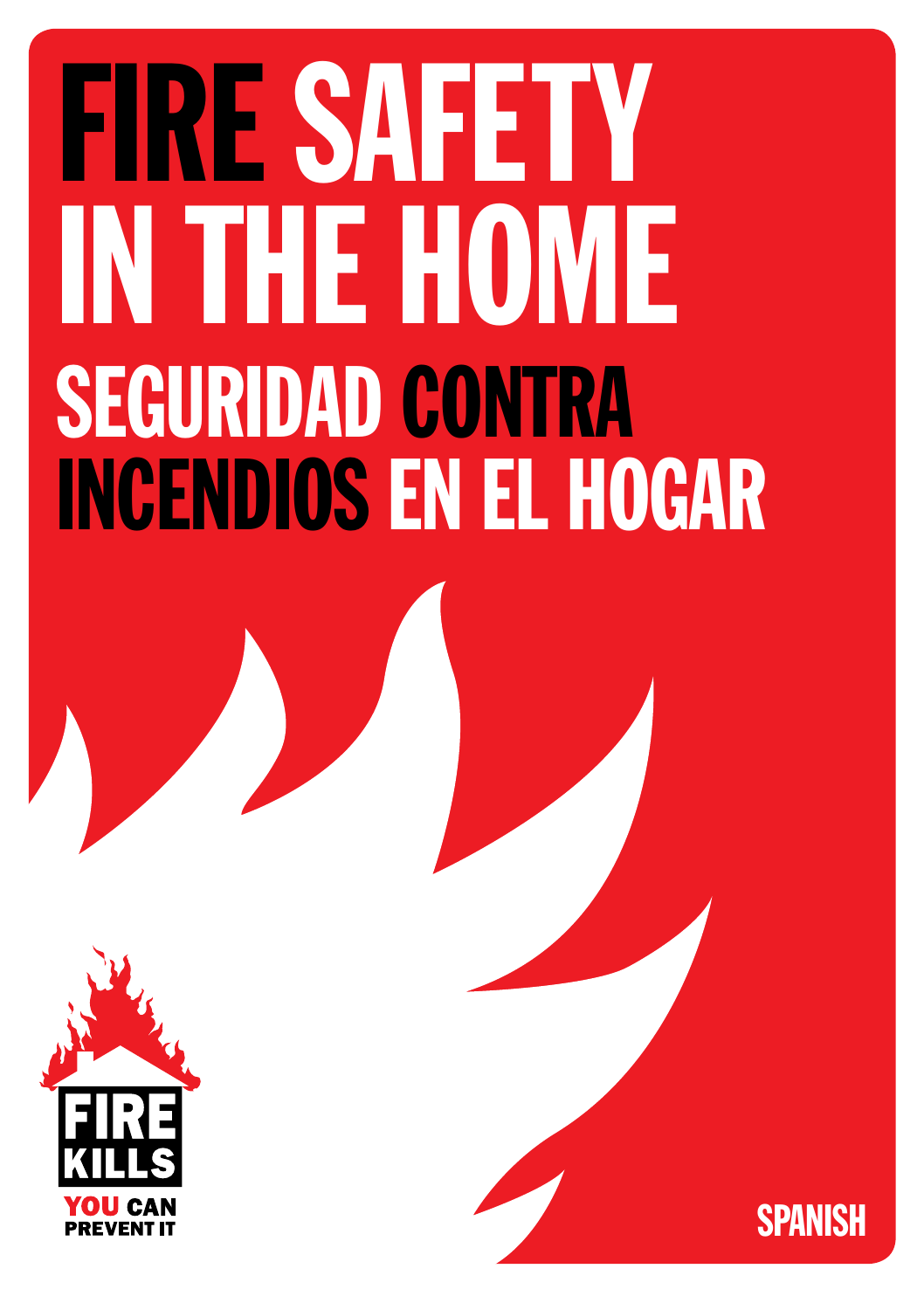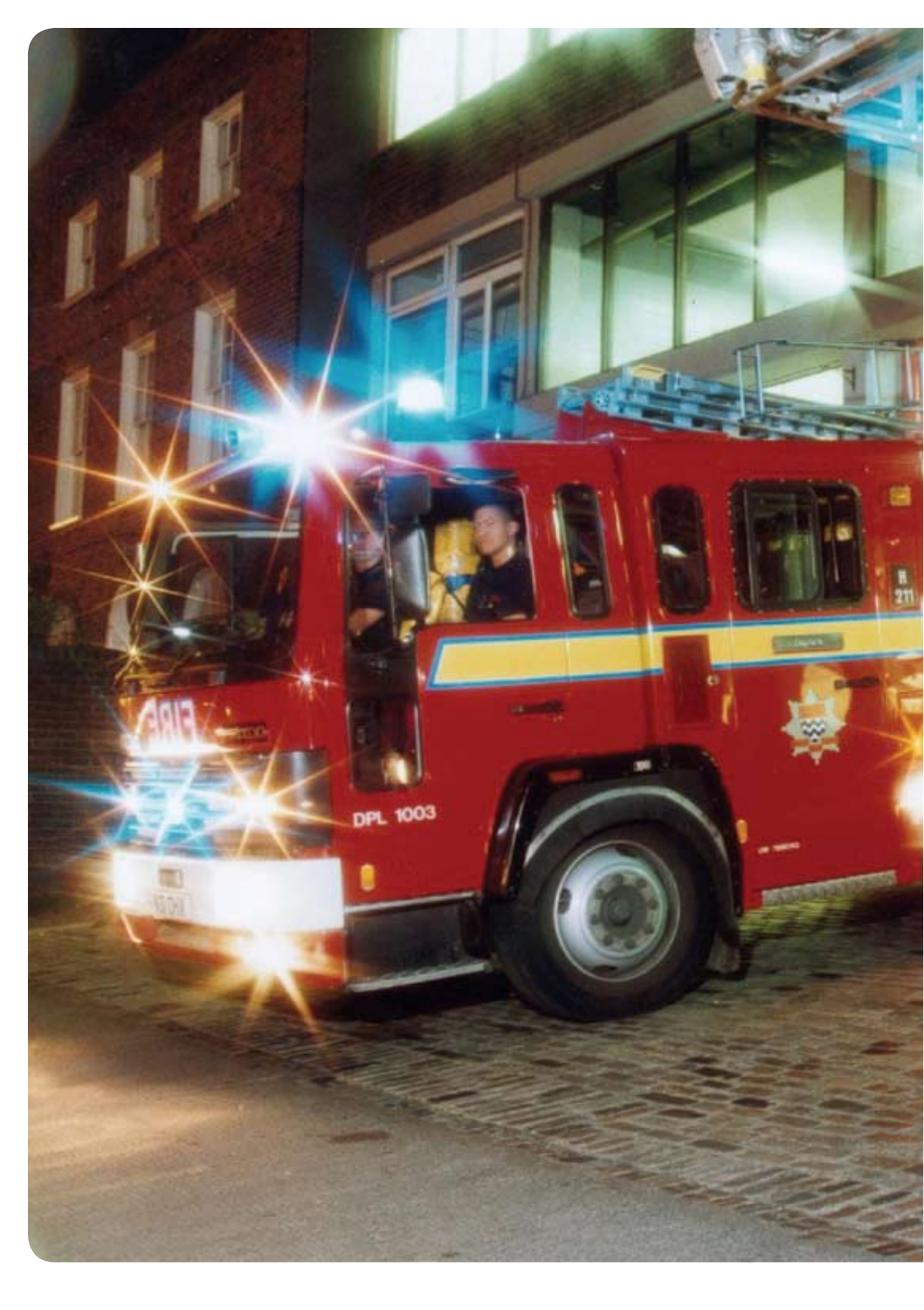#### **Did you know…?**

- You're twice as likely to die in a fire if you don't have a smoke alarm that works.
- 90 people die each year because the battery in their smoke alarm was flat or missing.
- Over half of home fires are caused by cooking accidents.
- More than five fires a day are started by candles.
- Every three days someone dies from a fire caused by a cigarette.
- Faulty electrics (appliances, wiring and overloaded sockets) cause around 7,000 house fires across the country every year.

#### **¿Sabía que…?**

- El riesgo de morir víctima de un incendio es doble cuando no se dispone de un detector de humo que funcione correctamente.
- 90 personas mueren cada año debido a que la pila de sus detectores de humo se ha gastado o no ha sido instalada.
- Más de la mitad de los incendios que se dan en los hogares son causados por accidentes a la hora de cocinar.
- Más de cinco incendios diarios son causados por velas.
- Cada tres días alguien muere como resultado de un incendio causado por un cigarrillo.
- Las averías eléctricas (electrodomésticos, cables y tomas de pared o enchufes sobrecargados) causan alrededor de 7.000 incendios en hogares de todo el país cada año.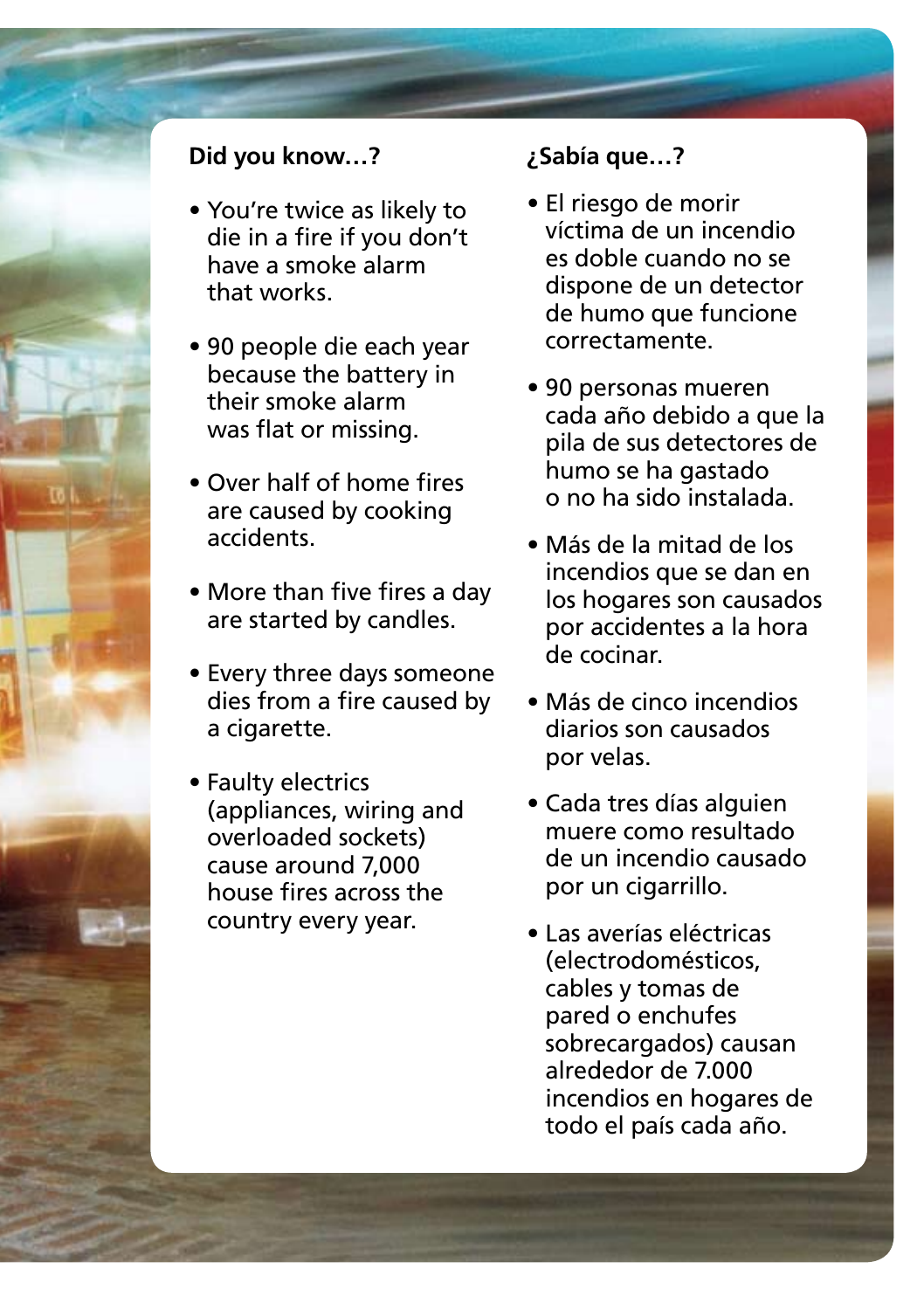# **PROTECT YOUR** HOME WITH SMOKE **ALARMS**

**The easiest way to protect your home and family from fire is with a smoke alarm.** 

**Get it. Install it. Check it. It could save your life.** 

PROTEJA SU HOGAR CON **DETECTORES** DE HUMO

**La manera más fácil de proteger su hogar y a su familia contra el fuego es mediante un detector de humo.** 

**Cómprelo. Instálelo. Compruébelo. Podría salvarle la vida.**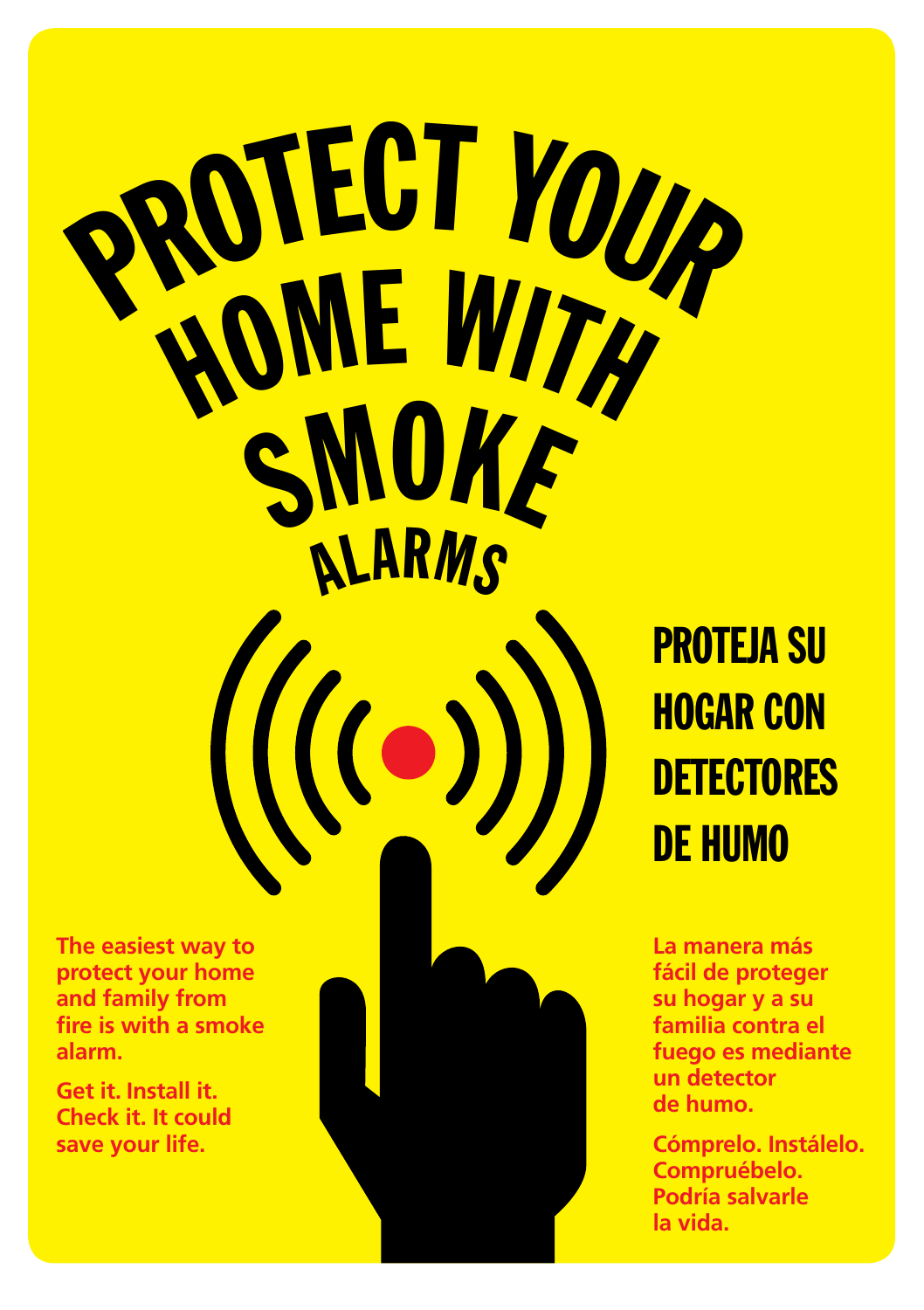### **Choosing your smoke alarm**

- Fit smoke alarms on every level of your home.
- Smoke alarms are cheap and easy to install.
- They are available from DIY stores, electrical shops and most high street supermarkets.
- There are a variety of different models to choose from. Your local Fire and Rescue Service will be happy to give you advice on which one is best suited for you.
- Look out for one of these symbols, which shows the alarm is approved and safe.
- Instale detectores de humo en cada piso de su hogar.
- Los detectores de humo son baratos y fáciles de instalar.

**Los detectores de humo que necesita**

- Los encontrará en ferreterías, establecimientos de bricolaje y en la mayoría de los supermercados principales.
- Existe una amplia variedad de modelos diferentes. El cuerpo de bomberos de su localidad estará encantado de aconsejarle acerca de cuál es el modelo que mejor se adapta a sus necesidades.
- Asegúrese de que el detector disponga de estos símbolos, que demuestran que la unidad ha sido homologada y es segura.

#### **Top tip Consejo importante**



#### **Fit smoke alarms Instalación de detectores de humo**



British Standard Kitemark



**COULDSAVE** yourlife

**£5 PODRÍA SALVARLE LA VIDA.**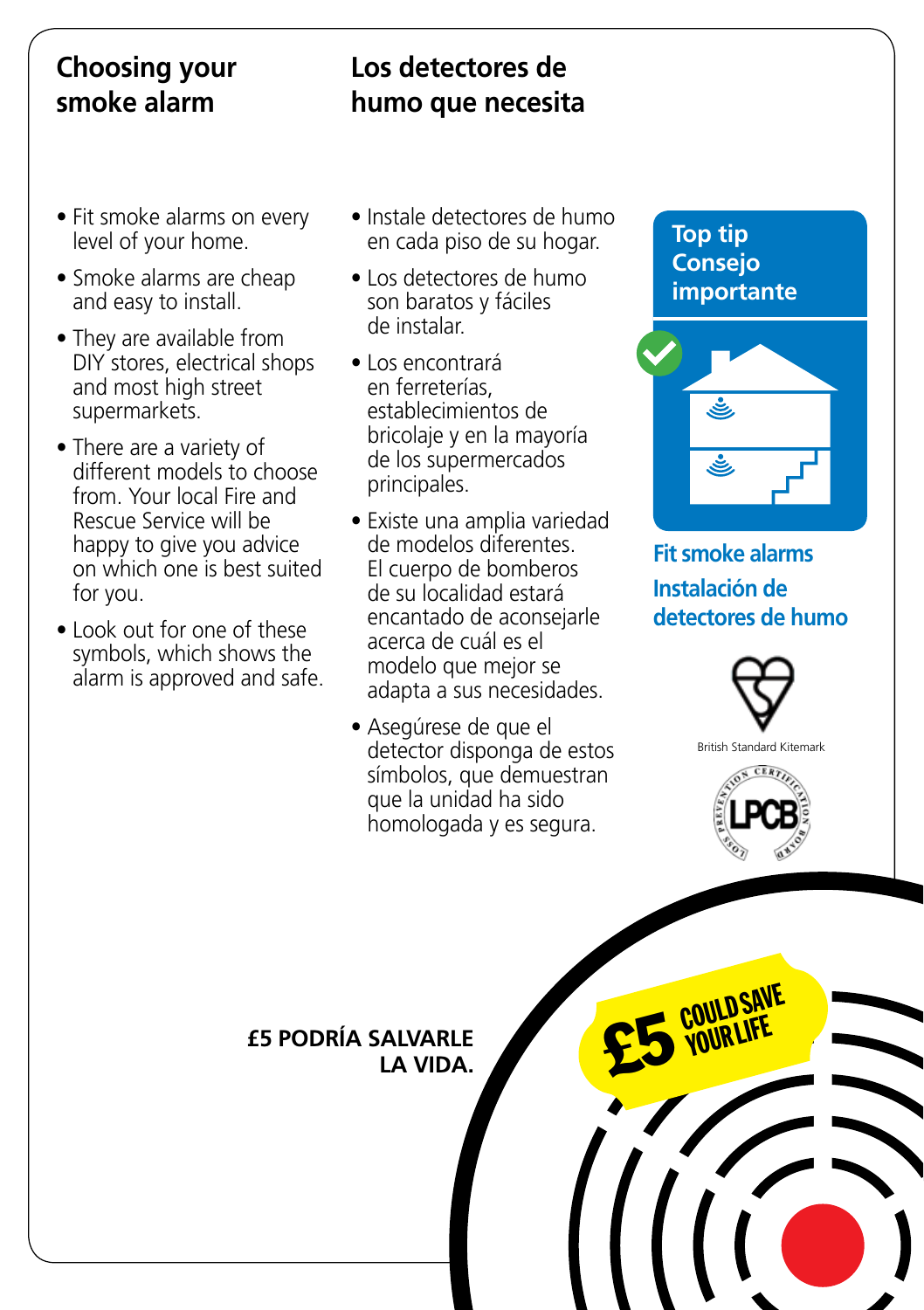### **How to make sure your smoke alarm works**

#### **Test the batteries in your smoke alarm every week. Change them every year. Never remove them.**

- Never disconnect or take the batteries out of your alarm if it goes off by mistake.
- Standard battery operated alarms are the cheapest option, but the batteries need to be replaced every year.
- A lot of people forget to check the batteries, so longer life batteries are better.
- An alarm with ten-year batteries is the best option.
- Mains-powered alarms are powered by your home power supply. Generally they don't need replaceable batteries, but need to be installed by a qualified electrician.
- Alarms that plug into a light socket use a rechargeable battery, which is charged when the light is on.
- You can even have linked alarms installed, so that when one alarm detects a fire they all go off together. This is useful if you live in a large house or over several levels.

Strobe light and vibrating-pad alarms are available for those who are deaf or hard of hearing. Contact the Royal Institute for Deaf People Information Line on **0808 808 0123**

# **Cómo puede asegurarse de que sus detectores de humo funcionen correctamente**

**Pruebe las pilas de los detectores de humo semanalmente. Cámbielas cada año. No las extraiga sin reemplazarlas.**

- No desconecte ni extraiga nunca las pilas de su detector si éste se activase por error.
- Los detectores que funcionan con pilas estándar son la opción más barata, pero es necesario reemplazar las pilas cada año.
- Mucha gente olvida comprobar si las pilas funcionan, así que es mejor usar pilas de larga vida.
- Un detector con pilas de diez años de duración es la mejor opción.
- Los detectores activados por el suministro eléctrico dependen del suministro principal de electricidad de su hogar. Por lo general, éstos no necesitan pilas reemplazables, aunque sí necesitan estar instalados por un electricista calificado.
- Los detectores que se conectan a una toma de corriente eléctrica de luz contienen pilas recargables, que se cargan cada vez que la luz está encendida.
- Si lo desea, también puede instalar los detectores de manera que estén conectados entre sí, para que cuando uno detecte un incendio el resto de detectores se activen consecutivamente. Esto puede ser de gran utilidad si vive en una casa grande o con varios pisos.

 Las personas sordas o con dificultades auditivas podrán disponer de detectores vibratorios y de luz estroboscópica. Póngase en contacto con la línea de información del Royal Institute for Deaf People llamando al número **0808 808 0123**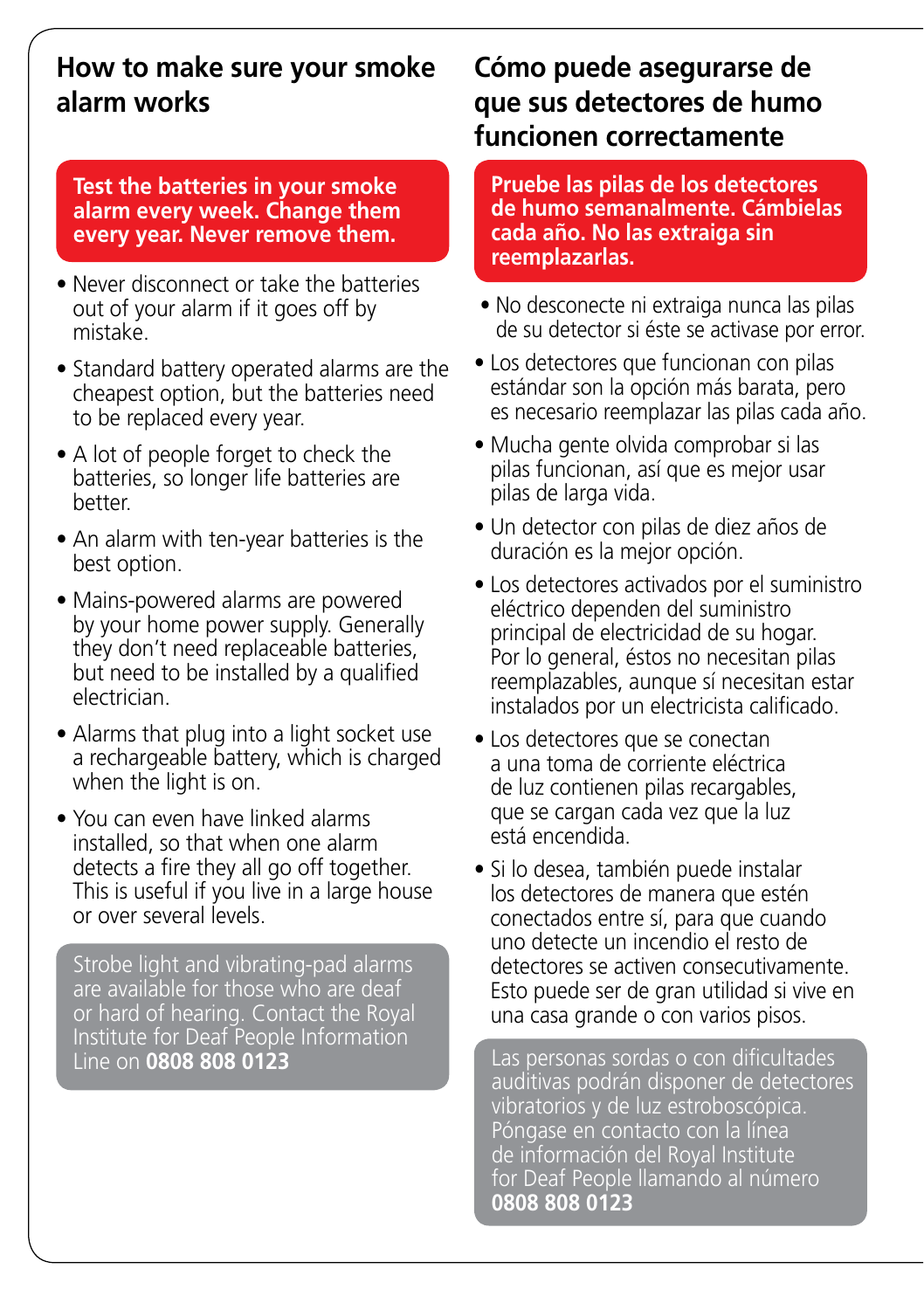### **Top tip Consejo importante**



**Test it Pruébelo.**



# **Fitting your smoke alarm**

- Don't put alarms in or near kitchens or bathrooms where smoke or steam can set them off by accident.
- The ideal position is on the ceiling, in the middle of a room, or on the hallway and landing, so you can hear the alarm throughout your home.
- If it is difficult for you to fit your alarm yourself contact your local Fire and Rescue Service for help. They'll be happy to install it for you.

# **Instalación de los detectores de humo**

- No instale detectores en o cerca de la cocina o baños, ya que el humo o el vapor podría activarlos accidentalmente.
- La posición ideal es el techo, en el centro de una habitación, o en el vestíbulo y en el pasillo del piso de arriba, ya que de esta manera podrá oír la alarma desde cualquier parte de su hogar.
- Si le resulta difícil instalar los detectores, póngase en contacto con su cuerpo local de bomberos para que le ayuden. Éstos estarán encantados de instalar los detectores en su hogar.

 $\bigl(\bigl((\boldsymbol{\cdot}\bm{\cdot})\bigr)\bigr)$ 

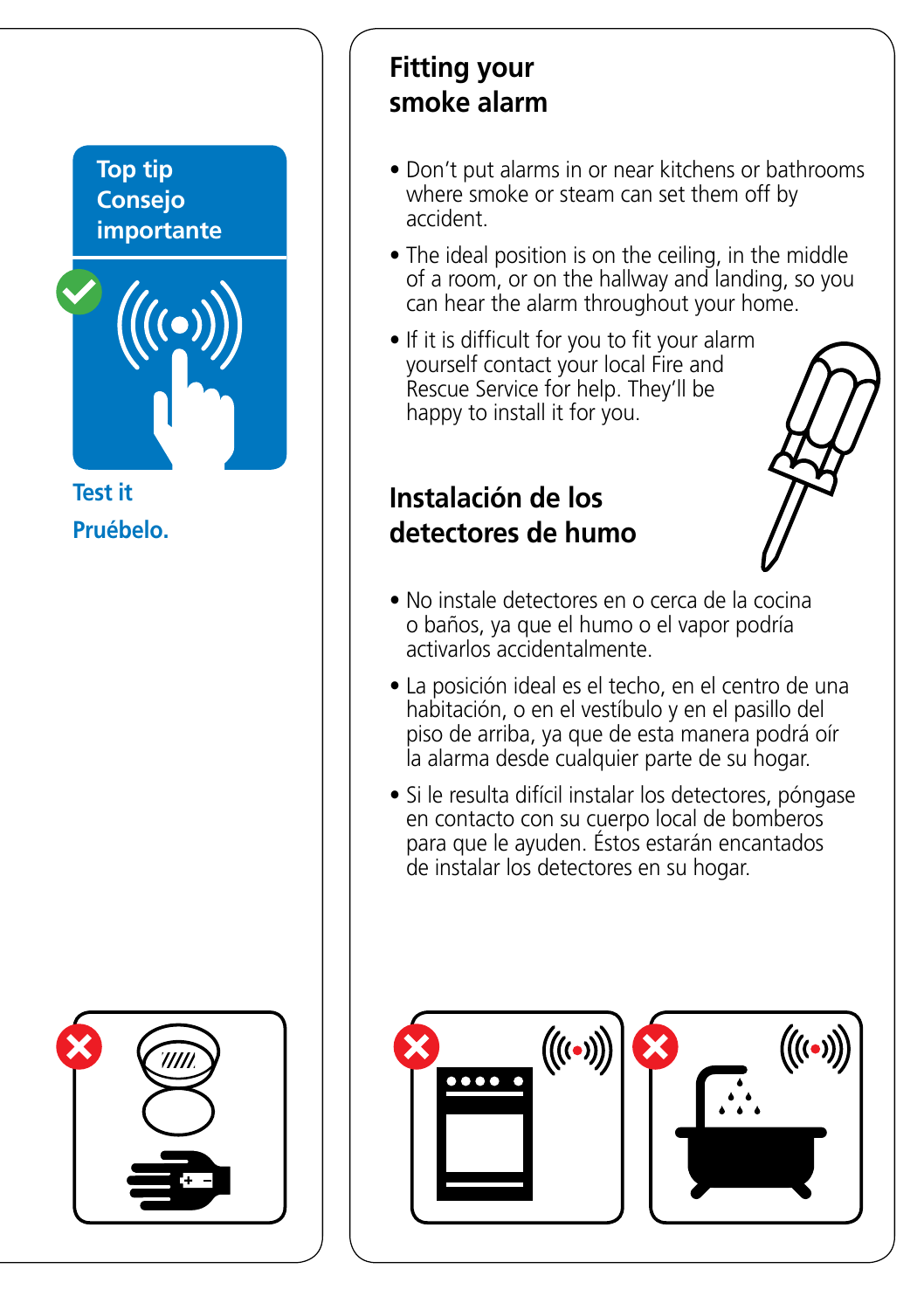# **Looking after your smoke alarm**

- Make checking your smoke alarm part of your regular household routine.
- Test it by pressing the button until the alarm sounds. If it doesn't sound, you need to replace the battery.
- If your smoke alarm starts to beep on a regular basis, you need to replace the battery immediately.
- If it is a ten year alarm, you will need to replace the whole alarm every ten years.

#### **Other equipment you could consider**

- Fire blankets are used to put out a fire or wrap a person whose clothes are on fire. They are best kept in the kitchen.
- Fire extinguishers shoot out a jet to help control a fire. They are quick and simple to use, but always read the instructions first.

# **Mantenimiento de los detectores de humo**

- Asegúrese de comprobar el buen funcionamiento de los detectores como parte de su rutina periódica en el hogar.
- Compruebe el buen funcionamiento de los detectores pulsando el botón hasta que se active la alarma. Si la alarma no se activase, necesitará cambiar la pila.
- Si su detector de humo produce un pitido con regularidad, necesitará cambiar la pila inmediatamente.
- Si se tratase de un detector de diez años de duración, necesitará cambiar el detector cada diez años.

#### **Otros equipos a considerar**

- Las mantas ignífugas contra incendios se utilizan para apagar un fuego o para envolver a una persona cuya ropa se haya incendiado. El mejor lugar para guardar dichas mantas es la cocina.
- Los extintores contra incendios disparan un chorro que ayudará a controlar las llamas. Aunque son rápidos y fáciles de usar, lea siempre las instrucciones antes de utilizarlos.

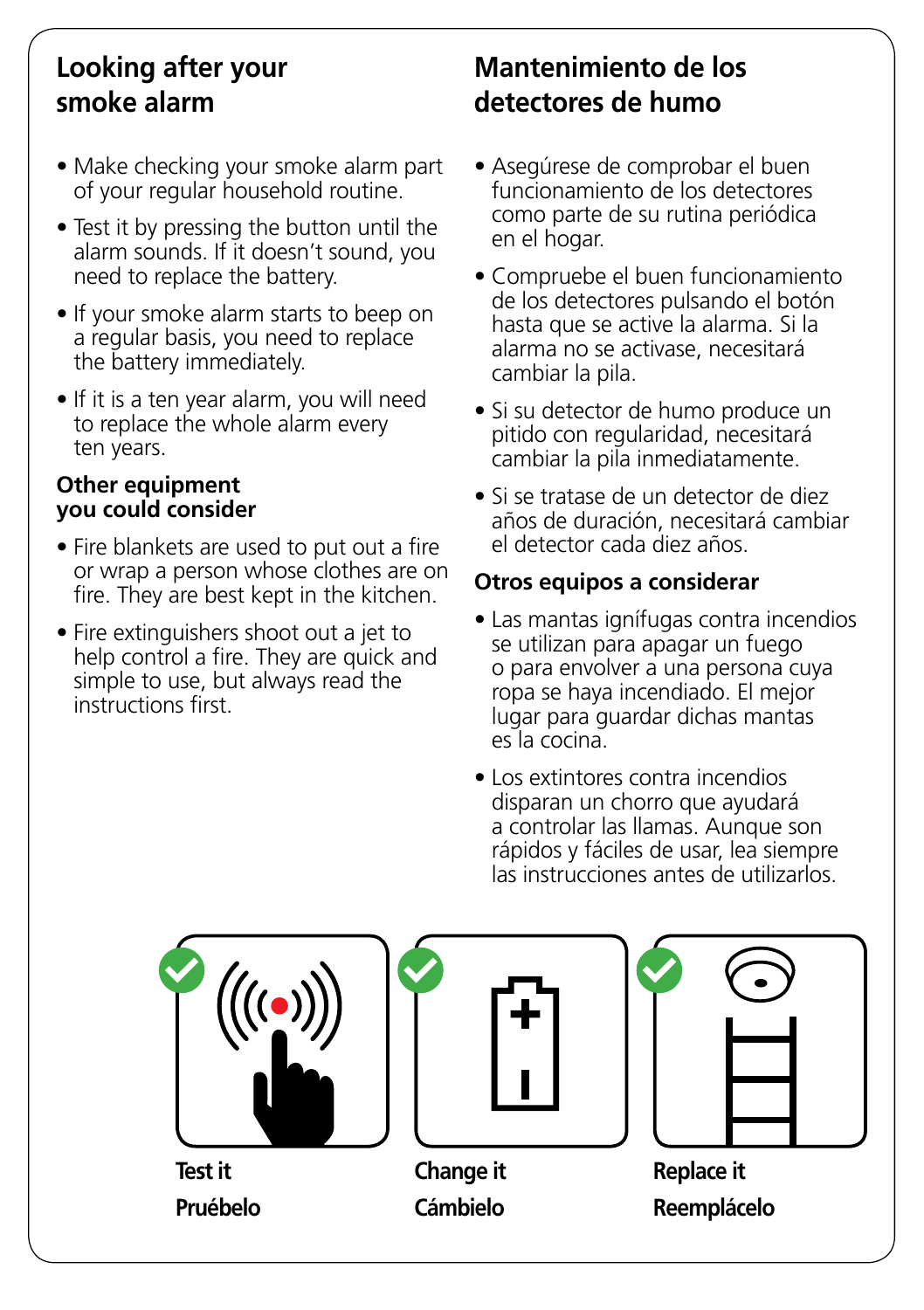# IN THE KITCHEN **ELECTRICS** CIGARETTES **CANDLES**

**This section will tell you how you can avoid fires in your home, including how to cook safely and take care with electrics, candles and cigarettes.**

**CÓMO EVITAR LOS INCENDIOS MÁS COMUNES EN LA COCINA - EQUIPOS ELÉCTRICOS – CIGARRILLOS - VELAS**

**Esta sección le explicará cómo puede evitar incendios en su hogar, e incluye consejos acerca de cómo cocinar con seguridad y cuidar de sus equipos eléctricos, velas y cigarrillos.**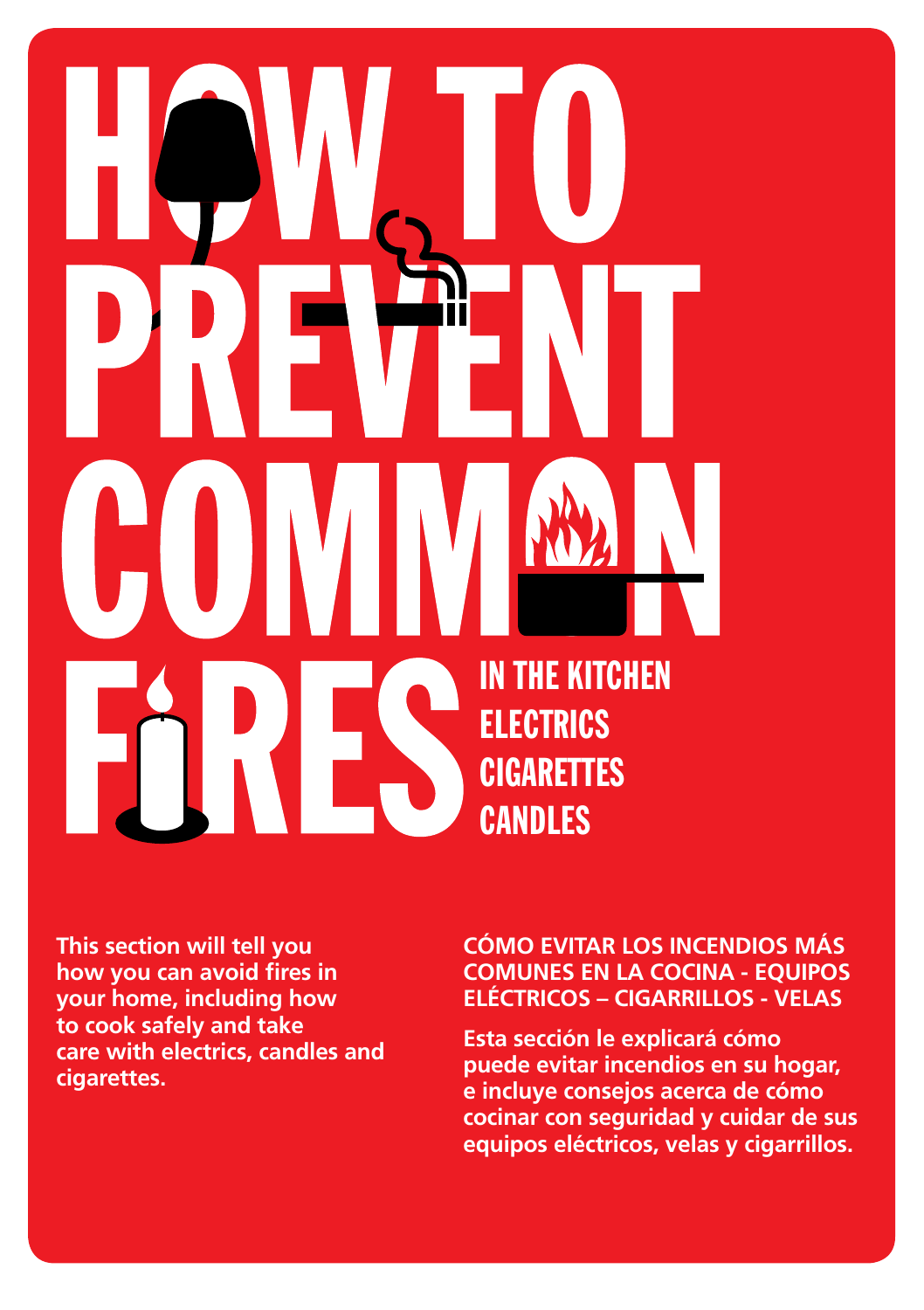# **In the kitchen**

#### **How to cook safely**

**Avoid leaving children in the kitchen alone when cooking on the hob. Keep matches and sauce pan handles out of their reach to keep them safe.**

- Take extra care if you need to leave the kitchen whilst cooking, take pans off the heat or turn them down to avoid risk.
- Make sure saucepan handles don't stick out – so they don't get knocked off the stove.
- Take care if you're wearing loose clothing – they can easily catch fire.
- Keep tea towels and cloths away from the cooker and hob.
- Spark devices are safer than matches or lighters to light gas cookers, because they don't have a naked flame.
- Double check the cooker is off when you've finished cooking

#### **Take care with electrics**

- Keep electrics (leads and appliances) away from water.
- Check toasters are clean and placed away from curtains and kitchen rolls.
- Keep the oven, hob and grill clean and in good working order. A build up of fat and grease can ignite a fire.

#### **Don't put anything metal in the microwave**

#### **Deep fat frying**

- Take care when cooking with hot oil it sets alight easily.
- Make sure food is dry before putting it in hot oil so it doesn't splash.
- If the oil starts to smoke it's too hot. Turn off the heat and leave it to cool.
- Use a thermostat controlled electric deep fat fryer. They can't overheat.

#### **What to do if a pan catches fire**

- Don't take any risks. Turn off the heat if it's safe to do so. Never throw water over it.
- Don't tackle the fire yourself.



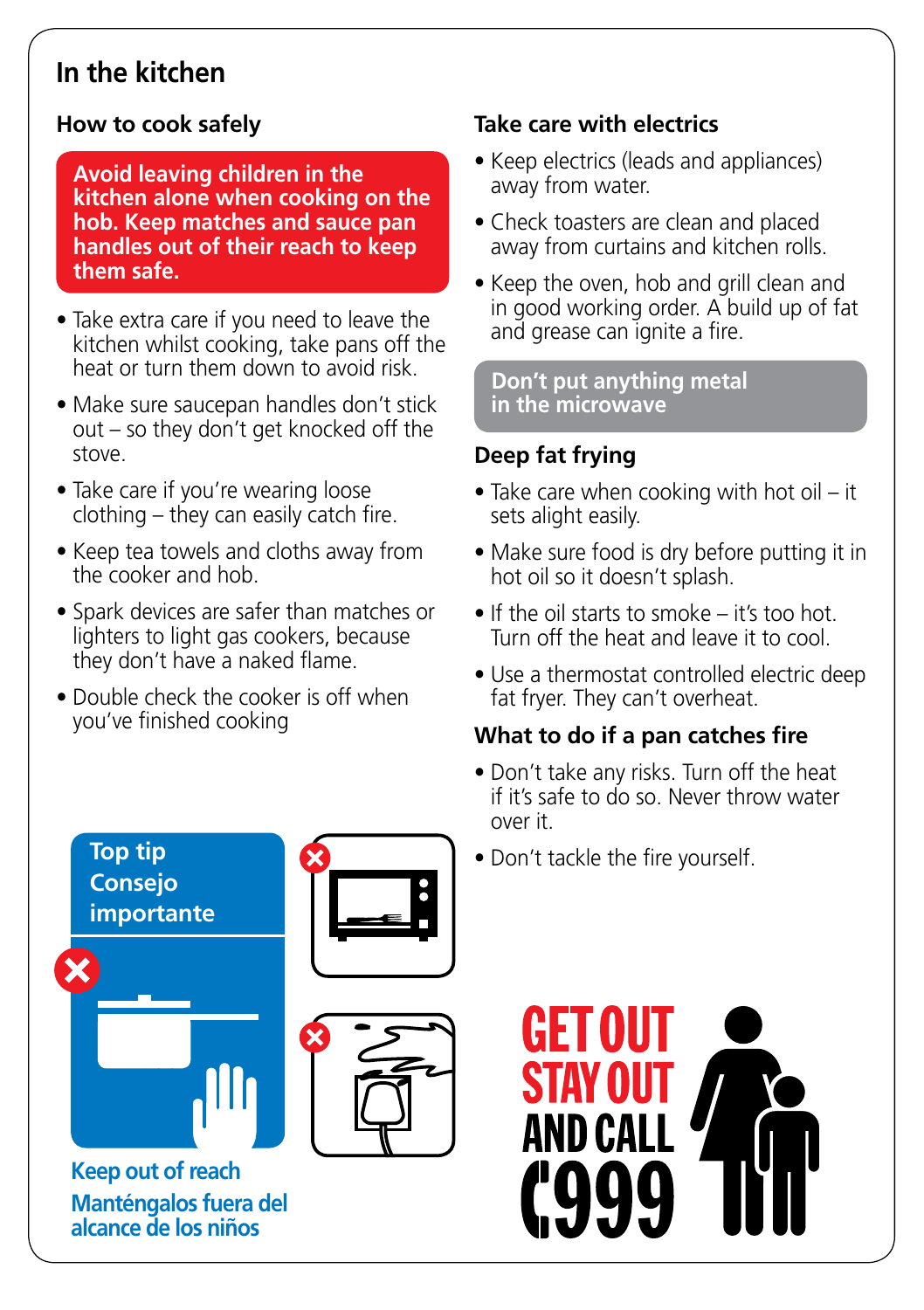# **En la cocina**

#### **Cómo cocinar de manera segura**

**No deje a los niños solos en la cocina cuando esté cocinando en un hornillo de gas. Mantenga cerillas y mangos de sartenes y de otros utensilios de cocina fuera del alcance de los niños a fin de garantizar su seguridad.**

- Tome precauciones siempre que necesite salir de la cocina mientras esté cocinando, no deje sartenes al fuego o baje la llama para evitar riesgos.
- Asegúrese de que los mangos de las sartenes o de otros utensilios de cocina no sobresalgan del hornillo.
- Tenga cuidado si está cocinando con ropas holgadas, ya que éstas pueden incendiarse con facilidad.
- Mantenga los paños de cocina y otras prendas de ropa alejados del hornillo o el horno.
- Los dispositivos de chispa son más seguros que las cerillas o encendedores a la hora de encender el hornillo, ya que no producen llamas.
- Asegúrese de apagar el hornillo o el horno una vez haya terminado de cocinar.





#### **Tome precauciones con los equipos Eléctricos**

- Mantenga los accesorios eléctricos (cables y electrodomésticos) alejados del agua.
- Asegúrese de que las tostadoras estén limpias y situadas lejos de cortinas y de rollos de papel de cocina.
- Mantenga el horno, el hornillo y la parrilla limpios y en buen estado de funcionamiento. Las acumulaciones de grasa y suciedad podrían provocar un incendio.

**No coloque ningún elemento metálico en el microondas.**

#### **Sartenes y freidoras de inmersión**

- Tome precauciones siempre que cocine con aceite caliente, ya que éste suele producir llamas con facilidad.
- Asegúrese de que la comida esté seca antes de colocarla en un recipiente con aceite caliente para evitar salpicaduras.
- Si el aceite produce humo, significará que está demasiado caliente. Apague el hornillo y deje que se enfríe el aceite.
- Use una freidora de inmersión eléctrica controlada por termostato. Éstas no se sobrecalientan.

#### **Qué hacer si se incendia una sartén**

- No tome ningún tipo de riesgo. Si es seguro hacerlo, apague el hornillo. Nunca vierta agua en la sartén.
- No combata usted las llamas del fuego.

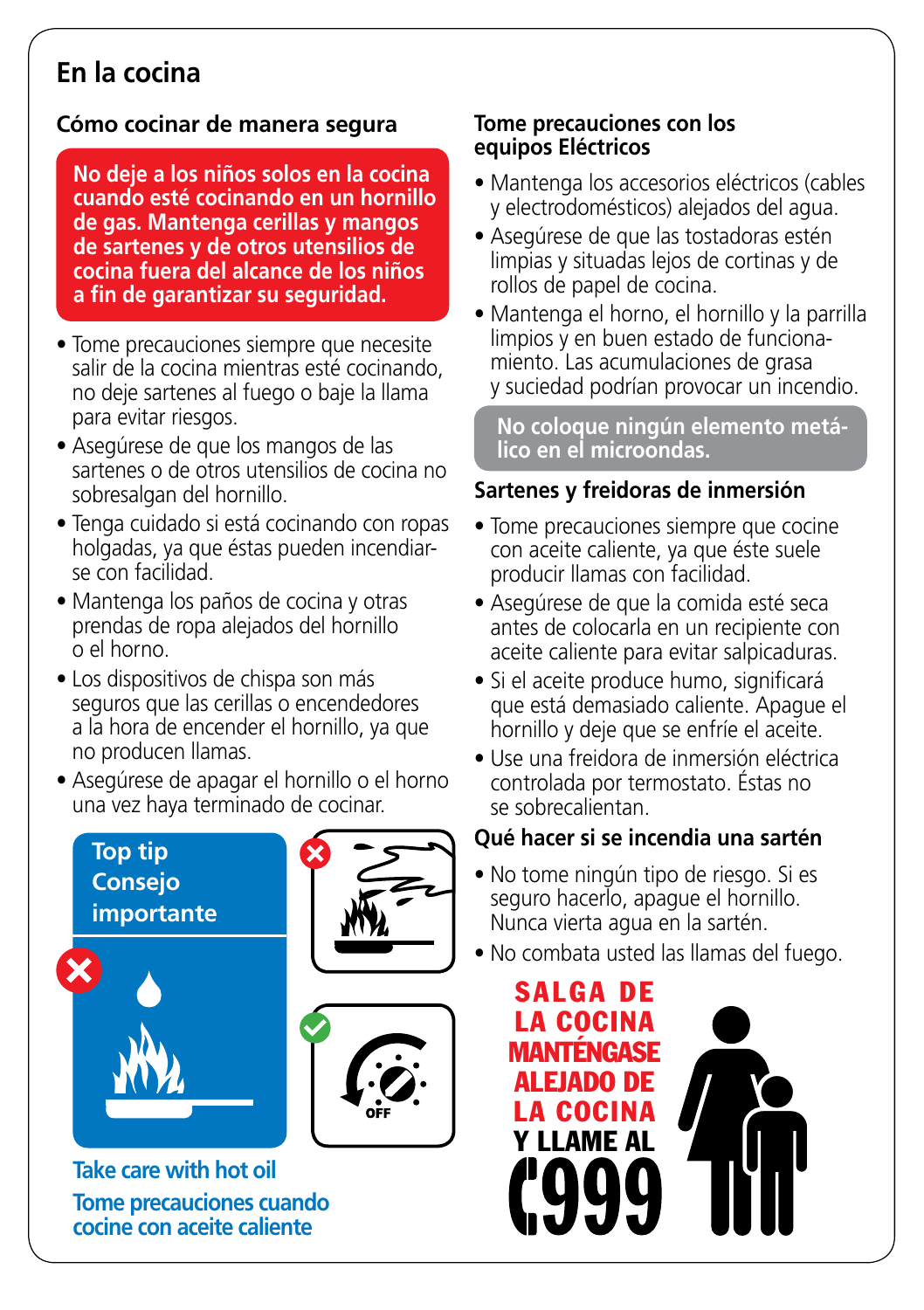# **Electrics**

# **How to avoid electrical fires**

- Always check that you use the right fuse to prevent overheating.
- Make sure an electrical appliance has a British or European safety mark when you buy it.
- Certain appliances, such as washing machines, should have a single plug to themselves, as they are high powered.
- Try and keep to one plug per socket.

# **Equipos eléctricos**

#### **Cómo evitar que los equipos eléctricos puedan causar incendios**

- Asegúrese de usar siempre el fusible adecuado, a fin de evitar el sobrecalentamiento de la unidad.
- Asegúrese de que, cuando compre un electrodoméstico, éste tenga la marca de seguridad británica o europea.
- Algunos electrodomésticos, como por ejemplo las lavadoras, deberán disponer de un único conector, ya que son unidades de alta potencia.
- Intente limitarse a conectar un enchufe por toma.

#### **importante Top tip Consejo**



**Don't overload No sobrecargue los equipos y accesorios eléctricos**





### **Know the limit!**

**An extension lead or adaptor will have a limit to how many amps it can take, so be careful not to overload them to reduce the risk of a fire.**

**Appliances use different amounts of power – a television may use a 3amp plug and a vacuum cleaner a 5amp plug for example.**

#### **¡Conozca los límites!**

**Las extensiones de cable o adaptadores tienen un límite con relación a su valor máximo de amperios, así que asegúrese de no sobrecargarlos a fin de evitar el riesgo de incendio.**

**Diferentes electrodomésticos usan valores de potencia diferentes. Una televisión podría usar un conector de 3 amperios, mientras que una aspiradora podría usar uno de 5 amperios.**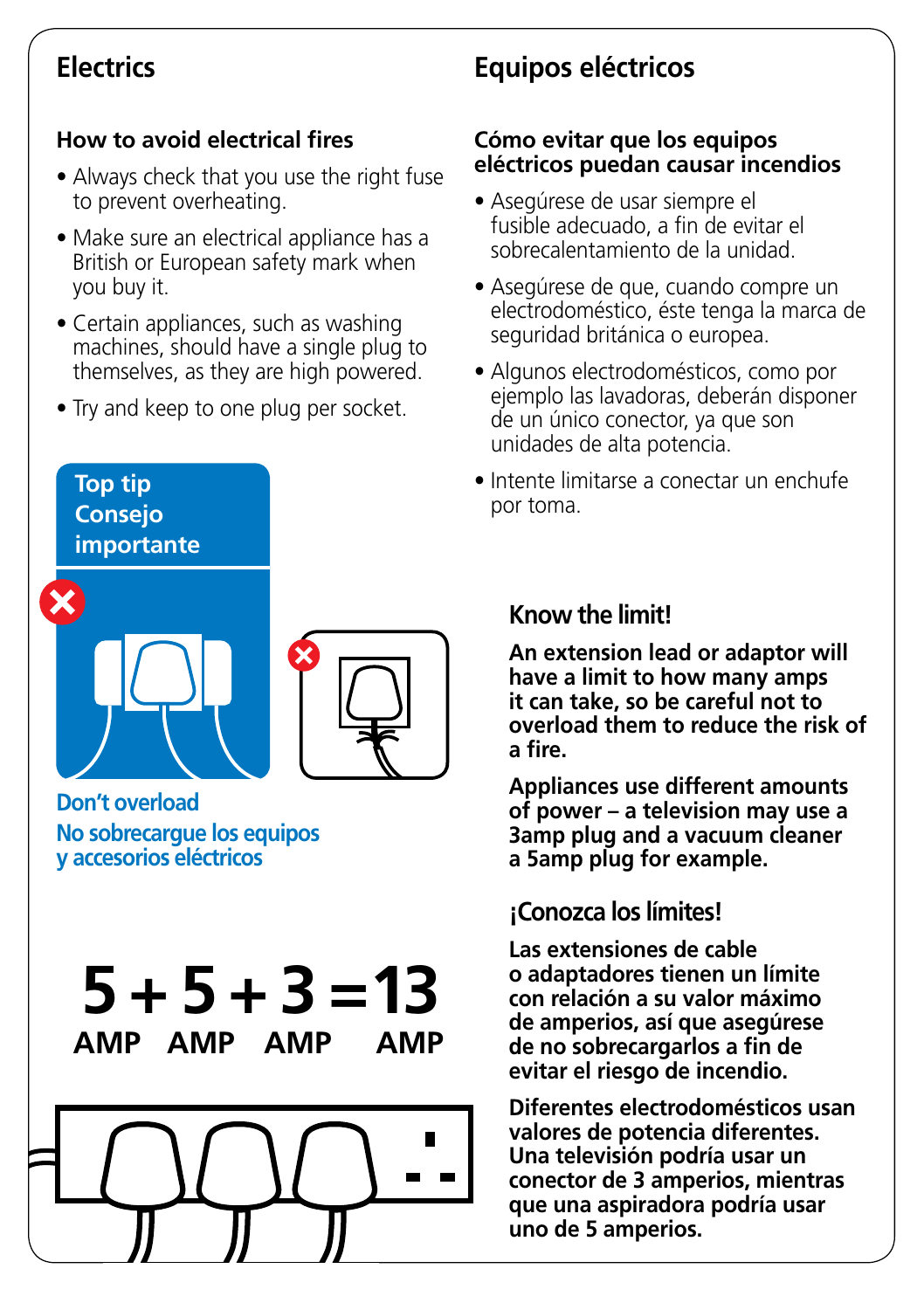#### **Keep electrical appliances clean and in good working order to prevent them triggering a fire.**

- Keep your eyes peeled for signs of dangerous or loose wiring such as scorch marks, hot plugs and sockets, fuses that blow or circuit-breakers that trip for no obvious reasons, or flickering lights.
- Check and replace any old cables and leads, especially if they are hidden from view – behind furniture or under carpets and mats.
- Unplugging appliances helps reduce the risk of fire.
- Unplug appliances when you're not using them or when you go to bed.

#### **Using an electric blanket**

- Don't leave electric blankets folded as this damages the internal wiring. Store them flat or rolled up instead.
- Unplug blankets before you get into bed, unless it has a thermostat control for safe all-night use.
- Try not to buy second hand blankets and check regularly for wear and tear.

#### **Portable heaters**

- Try to secure heaters up against a wall to stop them falling over.
- Keep them clear from curtains and furniture and never use them for drying clothes.

#### **Furniture**

• Always ensure that your furniture has the fire-resistant permanent label.



**Mantenga los electrodomésticos siempre limpios y en buen estado de funcionamiento para evitar que puedan causar un incendio.**

- Asegúrese de que los cables no estén sueltos y no muestren indicios de peligro como marcas de quemaduras, tomas y conectores a altas temperaturas, fusibles o disyuntores que saltan sin razón aparente, o bien bombillas que parpadean.
- Compruebe y cambie los cables viejos, especialmente si están ocultos detrás de muebles o bajo moquetas y alfombras.
- La desconexión de electrodomésticos cuando no están en funcionamiento ayuda a reducir el riesgo de incendios.
- Desconecte los electrodomésticos siempre que no los utilice o antes de irse a dormir.

#### **El uso de una manta eléctrica**

- No deje las mantas eléctricas plegadas ya que esto daña el cableado interno de las mismas. Guárdelas planas o enrolladas.
- Desconecte las mantas antes de irse a la cama, salvo que éstas dispongan de un termostato que permita el uso seguro de la manta durante toda la noche.
- Intente no comprar mantas de segunda mano y compruebe periódicamente que no estén desgastas o desgarradas.

#### **Estufas portátiles**

- Intente que las estufas estén fijadas contra una pared para evitar que puedan caerse.
- Manténgalas alejadas de cortinas y muebles y no las utilice nunca para secar la ropa.

#### **Muebles**

• Asegúrese de que sus muebles dispongan de la etiqueta permanente de resistencia a las llamas del fuego.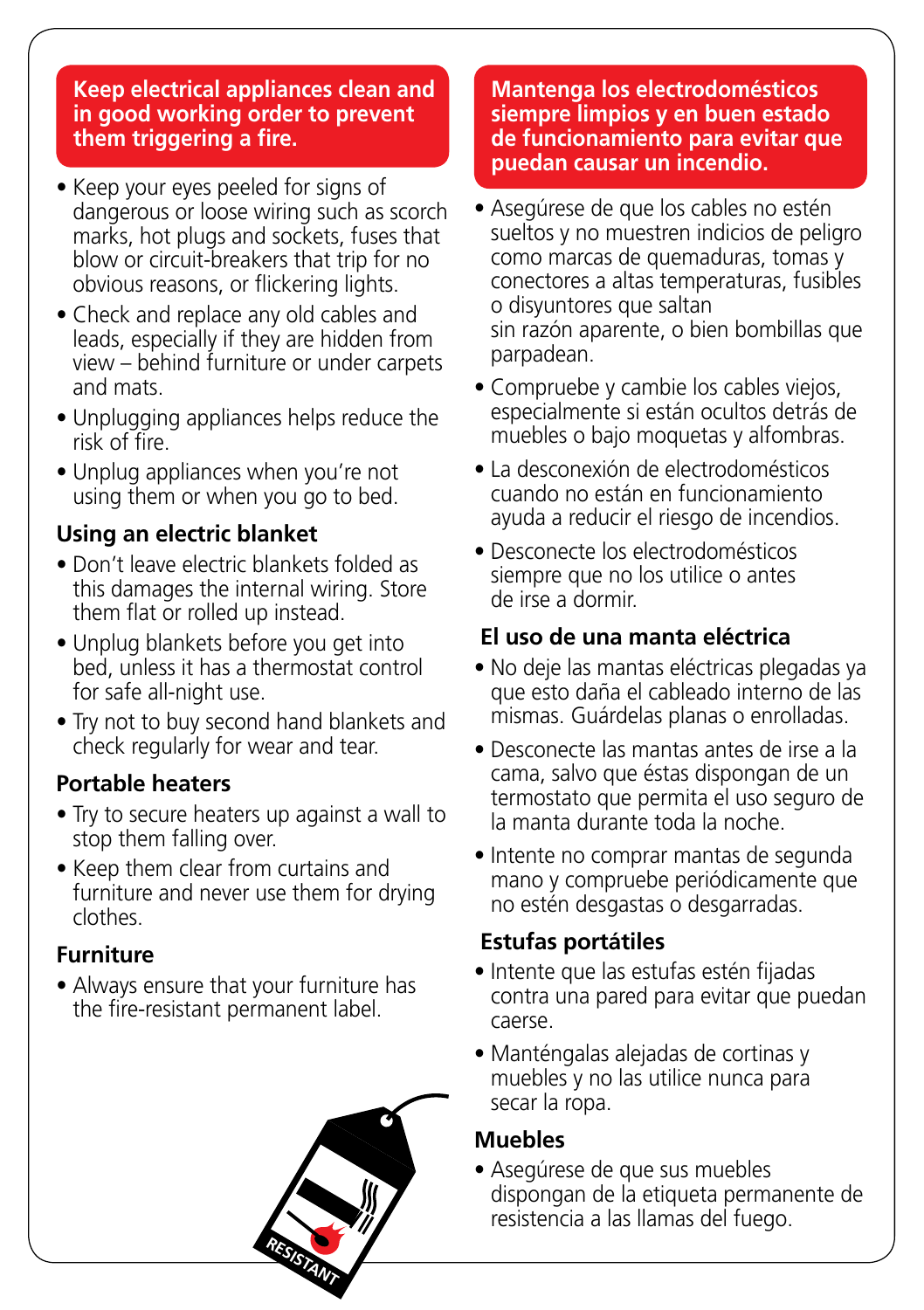# **Cigarettes**

# **Cigarrillos**

#### **Stub cigarettes out properly and dispose of them carefully. Put them out. Right out!**

- Never smoke in bed.
- Use a proper ashtray never a wastepaper basket.
- Make sure your ashtray can't tip over and is made of a material that won't burn.
- Don't leave a lit cigarette, cigar or pipe lying around. They can easily fall over and start a fire.
- Take extra care if you smoke when you're tired, taking prescription drugs, or if you've been drinking. You might fall asleep and set your bed or sofa on fire.
- Keep matches and lighters out of children's reach.
- Consider buying child resistant lighters and match boxes.

 **Apague los cigarrillos por completo y deséchelos con sumo cuidado. Apáguelos. ¡Por completo!** 

- No fume nunca en la cama.
- Use un cenicero adecuado. No utilice nunca una papelera como cenicero.
- Asegúrese de que el cenicero no pueda volcarse y que esté hecho de un material ignífugo.
- No deje cigarrillos, puros o pipas encendidos en ningún sitio. Cualquiera de ellos podría caerse con facilidad y provocar un incendio.
- Tenga sumo cuidado si fuma cuando está cansado, en combinación con medicamentos bajo prescripción o si ha estado bebiendo. Podría quedarse dormido e incendiar la cama o el sofá.
- Mantenga cerillas y encendedores fuera del alcance de los niños.
- Considere la opción de comprar encendedores y cerillas resistentes a los niños.

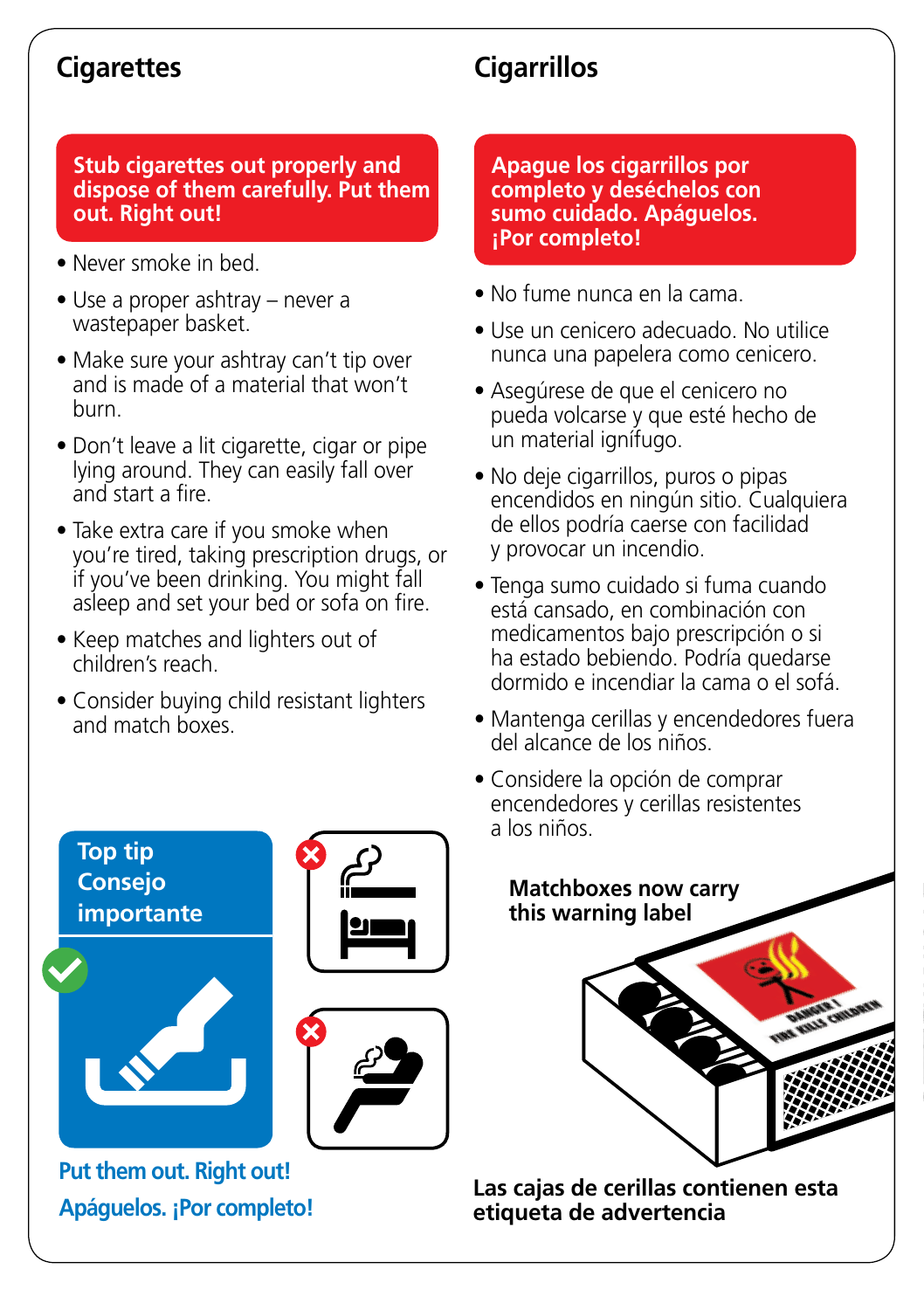### **Candles**

 **Make sure candles are secured in a proper holder and away from materials that may catch fire – like curtains.** 

- Put candles out when you leave the room, and make sure they're put out completely at night.
- Use a snuffer or a spoon to put out candles. It's safer than blowing them out when sparks can fly.
- Children shouldn't be left alone with lit candles.

**Velas**

**Asegúrese de que las velas estén en una posición segura en un candelabro y alejadas de tejidos susceptibles a incendiarse, como pueden ser las cortinas.** 

- Apague las velas cuando salga de la habitación y asegúrese de que, durante la noche, estén completamente apagadas.
- Use un cenicero o una cuchara para apagar las velas. Es más seguro que soplar, ya que esto podría hacer saltar chispas.
- No deje nunca niños solos en una habitación con velas encendidas.

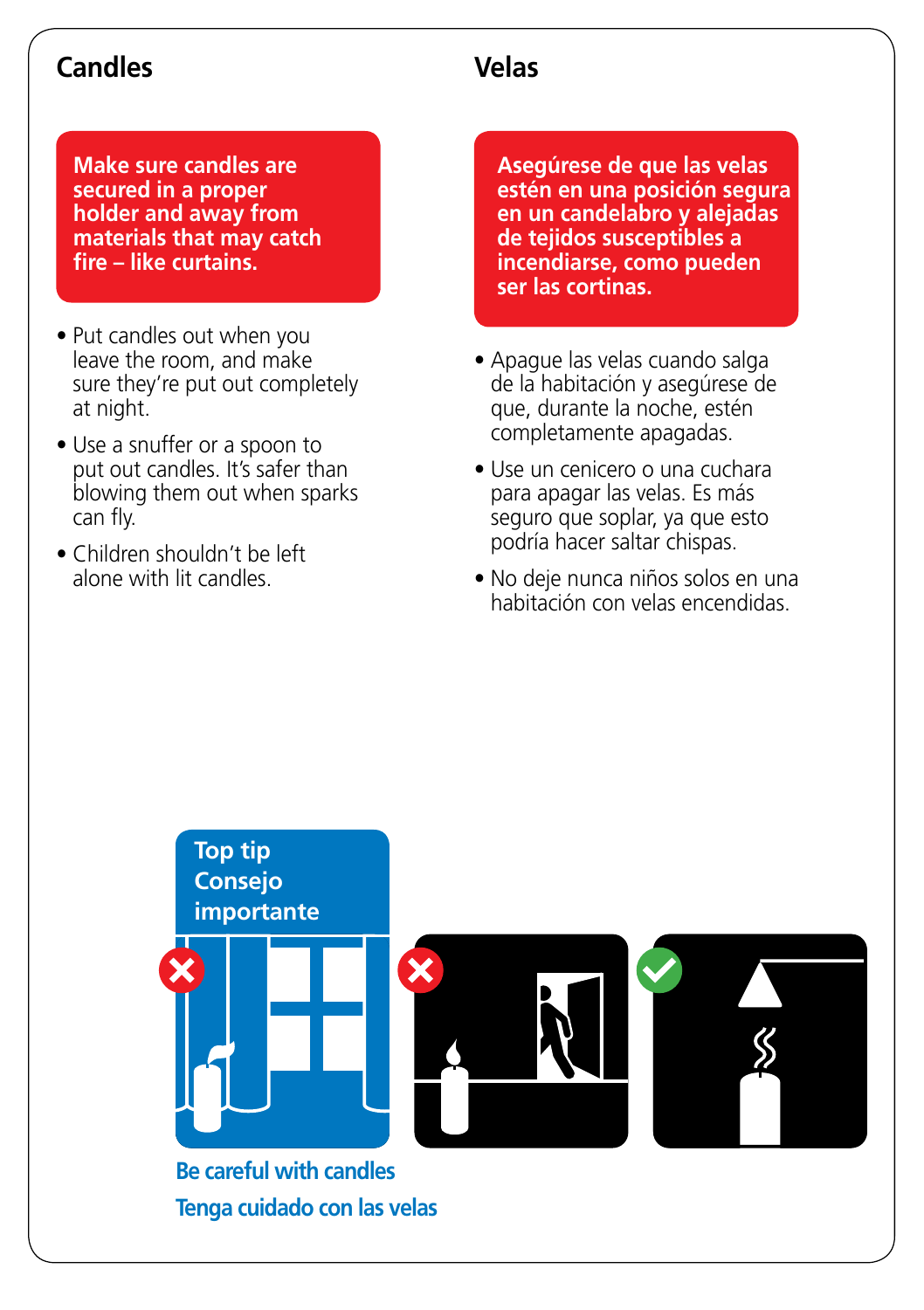

# ESCAPE PLAN A SAFE

PLANIFIQUEA UNA SALIDA DE **EMERGENCIA SEGURA** 

**Fitting a smoke alarm is the first crucial step to protecting yourself from fire. But what would you do if it went off during the night?** 

**This section will help you make a plan ready for an emergency.** 

**La instalación de un detector de humo es el primer paso a tomar para protegerse del fuego. Pero, ¿qué haría si el detector se activase durante la noche?** 

**Esta sección le ayudará a elaborar un plan en caso de emergencia.**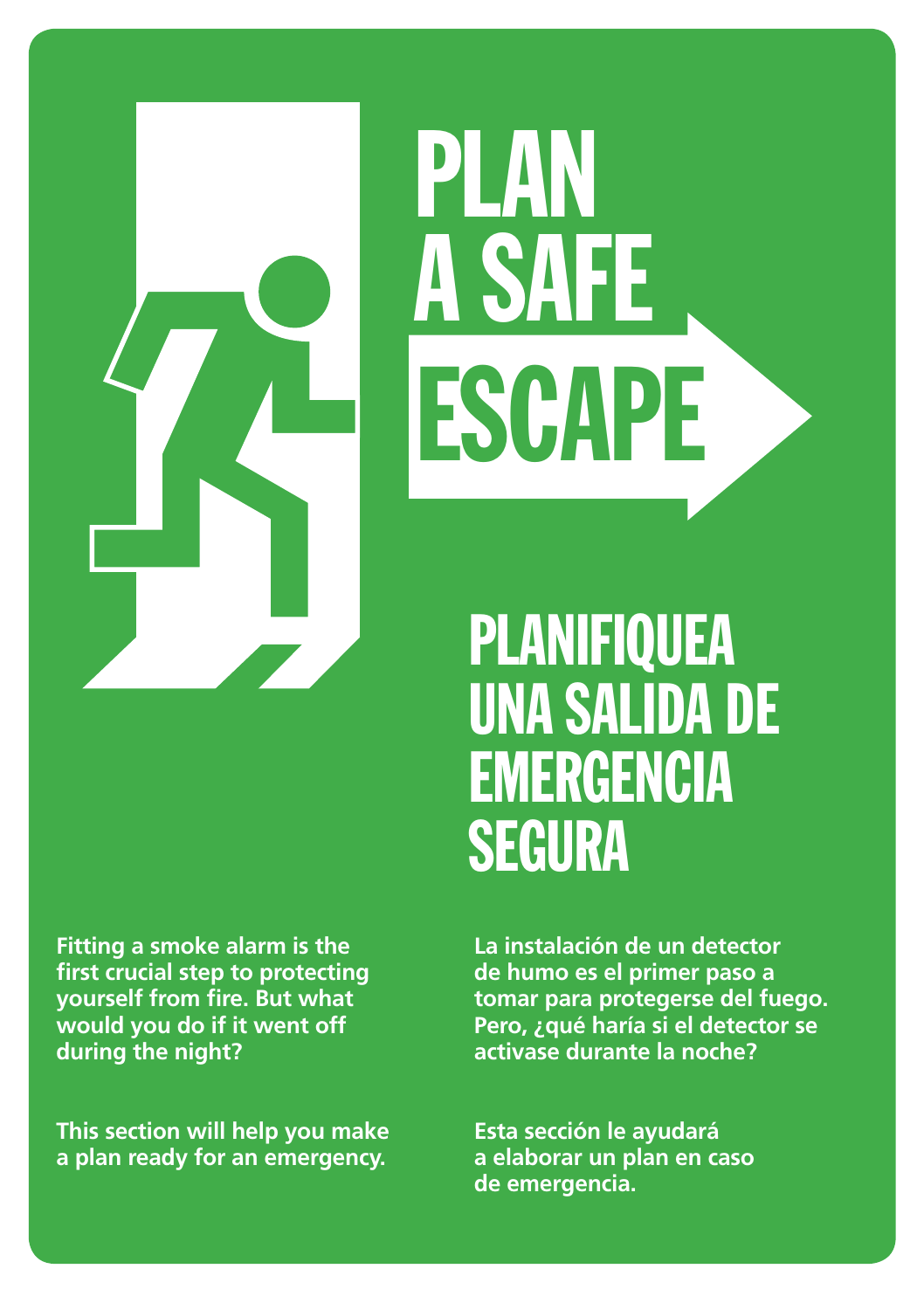# **Be prepared by making a plan of escape**

- Plan an escape route and make sure everyone knows how to escape.
- Make sure exits are kept clear.
- The best route is the normal way in and out of your home.
- Think of a second route in case the first one is blocked.
- Take a few minutes to practice your escape plan.
- Review your plan if the layout of your home changes.

# **La planificación de una salida emergencia es la mejor previsión**

- Planifique una ruta de salida de emergencia y asegúrese de que todas las personas que viven en su hogar sepan como salir de la vivienda en dichos casos.
- Asegúrese de que las salidas no estén obstaculizadas.
- La mejor ruta de salida es la salida habitual que utiliza para entrar y salir de su casa.
- Piense en una segunda salida de emergencia en caso de que la primera salida estuviera bloqueada.
- Dedique unos minutos a practicar la salida de emergencia que ha planificado.
- Revise el plan que ha elaborado siempre que la distribución de su hogar cambie.

**Top tip Consejo importante**



**Plan an escape route Planifique una ruta de salida de emergencia**

**Keep door and window keys where everyone can find them**

**Guarde las llaves de puertas y ventanas en un lugar al alcance de todo el mundo.**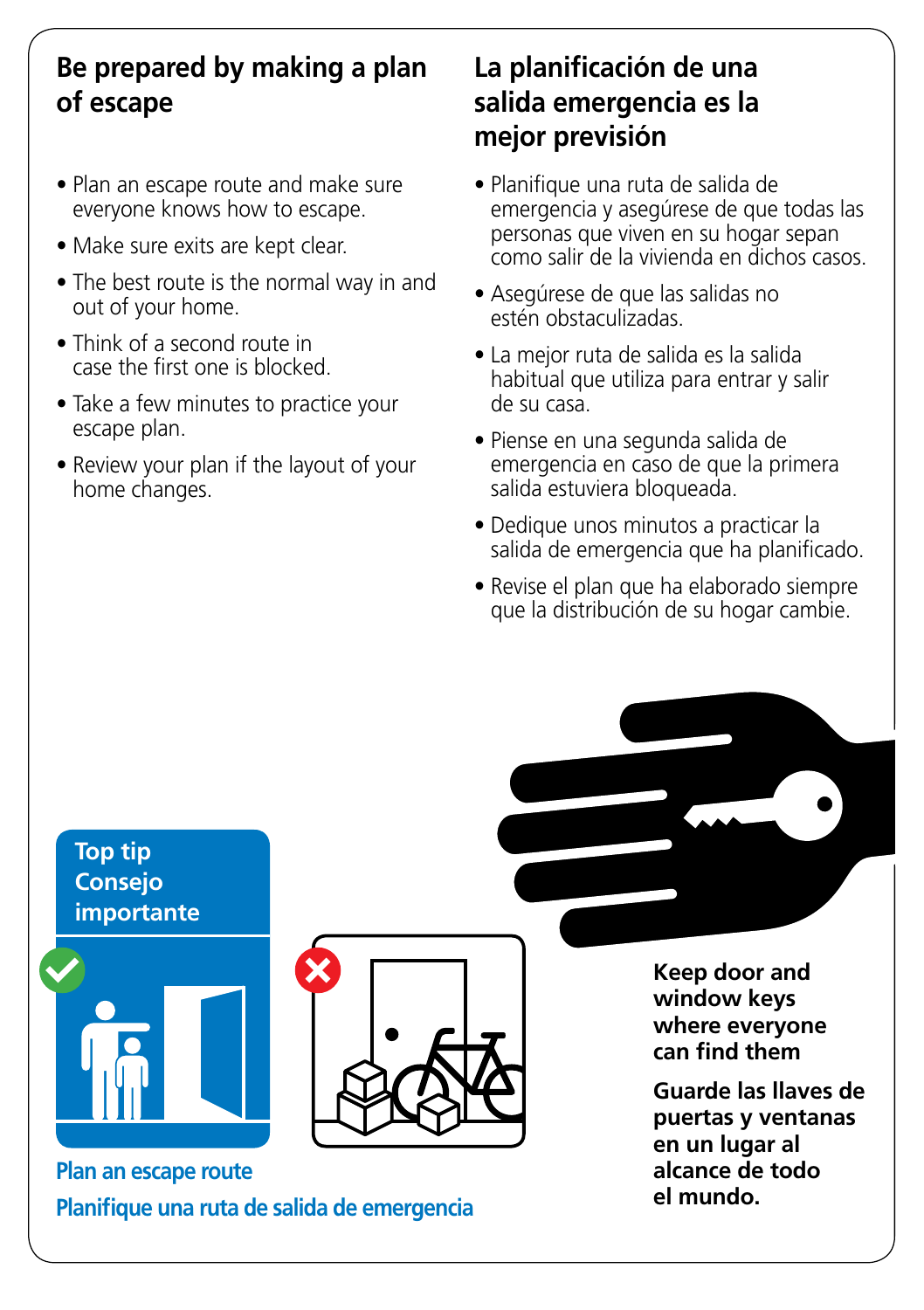# **What to do if there is a fire**

#### **Don't tackle fires yourself. Leave it to the professionals.**

- Keep calm and act quickly, get everyone out as soon as possible.
- Don't waste time investigating what's happened or rescuing valuables.
- If there's smoke, keep low where the air is clearer.
- Before you open a door check if it's warm. If it is, don't open it – fire is on the other side.
- Call 999 as soon as you're clear of the building. 999 calls are free.

# **Qué hacer si se declara un incendio**

#### **No combata usted las llamas del fuego. Deje esa tarea a los profesionales.**

- Mantenga la calma y actúe con rapidez, evacue a todas las personas lo antes posible.
- No pierda el tiempo investigando la causa del incendio o tratando de salvar objetos valiosos.
- En caso de humo, manténgase en posición agachada ya que le será más fácil respirar.
- Antes de abrir una puerta compruebe si ésta está caliente. Si lo está, no la abra, pues esto indica que hay fuego detrás de la puerta.
- Llame al número 999 tan pronto como haya salido del edificio. Las llamadas al 999 son gratuitas.

**Top tip Consejo importante**



**Get out, stay out and call 999 Salga, manténgase alejado y llame al 999**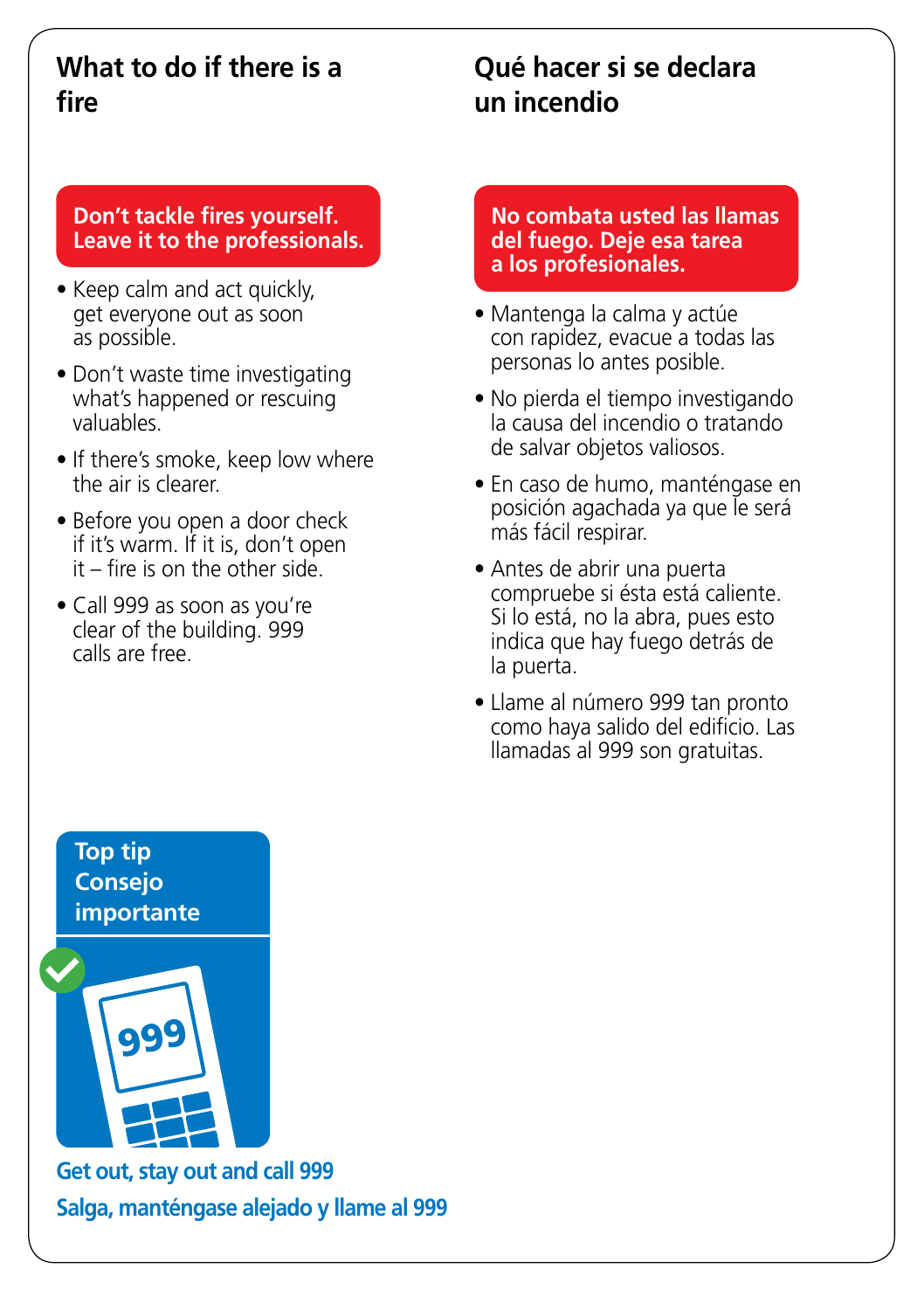# **What to do if your clothes catch fire**

- Don't run around, you'll make the flames worse.
- Lie down and roll around. It makes it harder for the fire to spread.
- Smother the flames with a heavy material, like a coat or blanket.
- Remember, Stop, Drop and Roll!

# **Qué hacer si se incendia la ropa que lleva puesta**

- No corra, ya que esto empeorará el estado de las llamas.
- Túmbese en el suelo y dé vueltas sobre si mismo. Esto dificulta que las llamas puedan extenderse.
- Contenga las llamas con una prenda pesada como un abrigo o una manta.
- ¡Recuerde: deténgase, túmbese y dé vueltas sobre sí mismo!

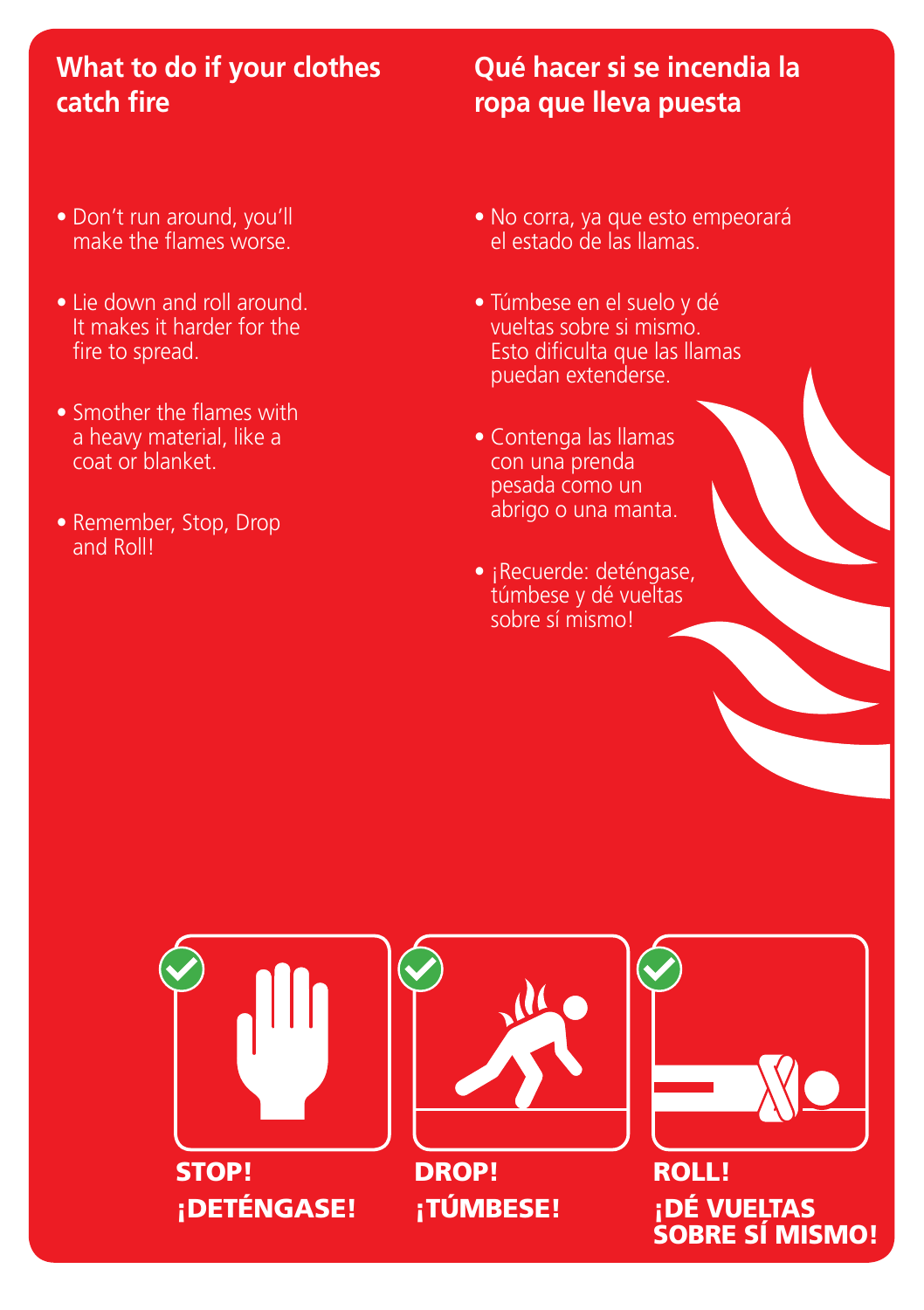# **What to do if your escape is blocked**

- If you can't get out, get everyone into one room, ideally with a window and a phone.
- Put bedding around the bottom of the door to block out the smoke, then open the window and call "HELP FIRE".
- If you're on the ground or first floor, you may be able to escape through a window.

• Use bedding to cushion your fall and lower yourself down carefully. Don't jump.

**If you can't open the window break the glass in the bottom corner. Make jagged edges safe with a towel or blanket.**

# **Qué hacer si la salida estuviera bloqueada**

- Si no puede salir, asegúrese de que todas las personas que se encuentren en su hogar se dirijan a una única habitación que, si es posible, disponga de una ventana y un teléfono.
- Coloque sábanas y mantas en la parte inferior de la puerta para bloquear el humo y, a continuación, abra la ventana y grite "HELP FIRE [SOCORRO FUEGO]".
- Si se encuentra en la planta baja o en el primer piso de la vivienda, es posible que pueda escapar a través de una ventana.
- Use sábanas y mantas para acolchar la caída y baje con cuidado. No salte.

**Si no puede abrir la ventana rompa el cristal en la esquina inferior del mismo. Cubra los bordes cortantes con una toalla o una manta.**



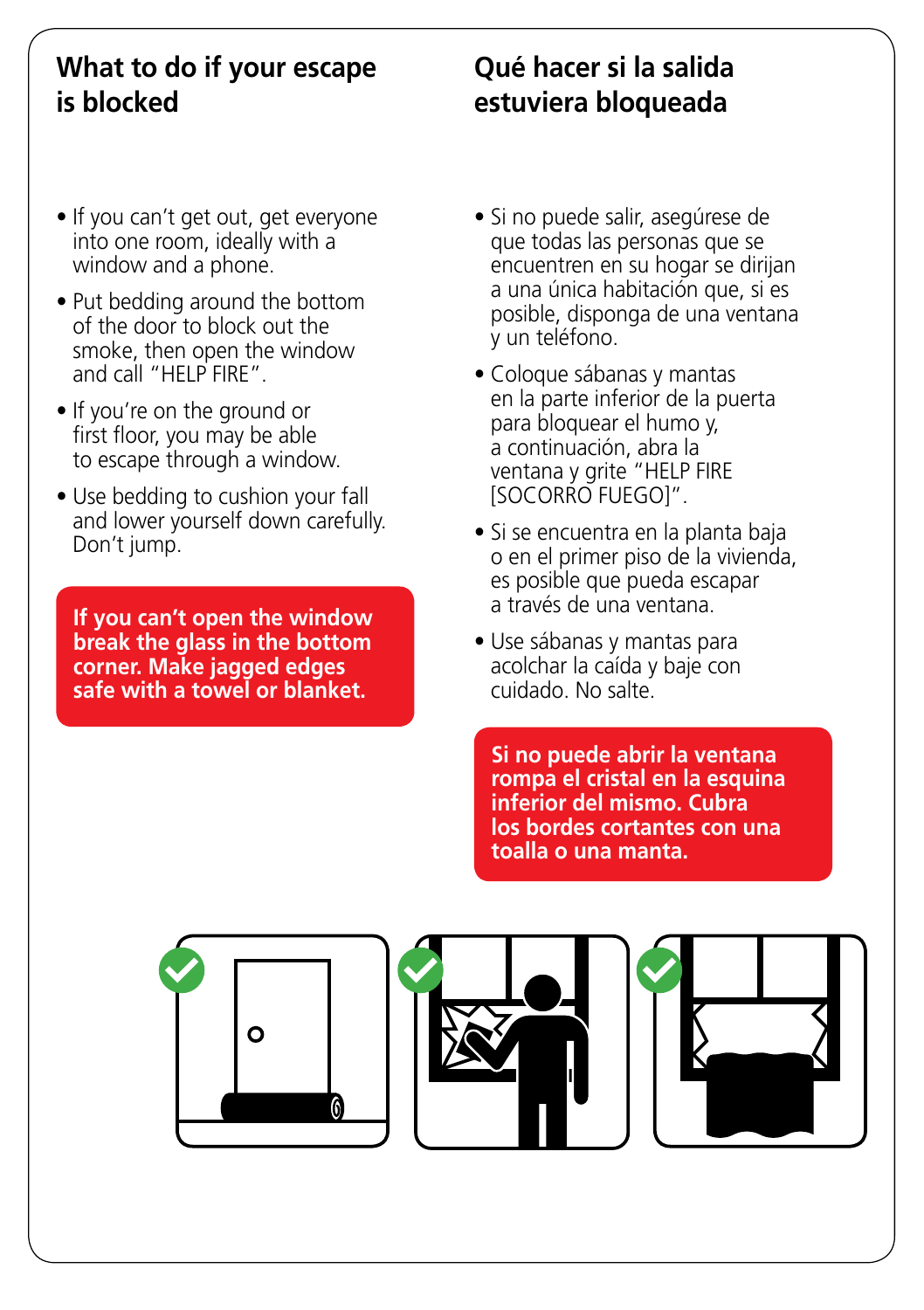# **How to escape from a high level building**

- Avoid using lifts and balconies if there is a fire.
- It is easy to get confused in smoke, so count how many doors you need to go through to reach the stairs.
- Check there is nothing in the corridors or stairways that could catch fire – like boxes or rubbish.
- Make sure doors to stairways are not locked.
- Make sure everyone in the building knows where the fire alarms are.
- You should still get a smoke alarm for your own home, even if there is a warning system in the block.

# **Cómo escapar de un edificio alto**

- No use ascensores ni balcones en caso de incendio.
- Es fácil confundirse entre el humo, así que cuente a través de cuántas puertas necesita desplazarse hasta llegar a las escaleras.
- Compruebe que los pasillos o las escaleras no contengan objetos que puedan incendiarse, como cajas o basura.
- Asegúrese de que las puertas que comunican con las escaleras no estén cerradas con llave.
- Asegúrese de que todas las personas que se encuentren en el edificio sepan dónde están las alarmas contra incendios.
- Aún así, debería instalar un detector de humo en su hogar, incluso en el caso de que exi stiera un sistema de advertencia en el edificio.

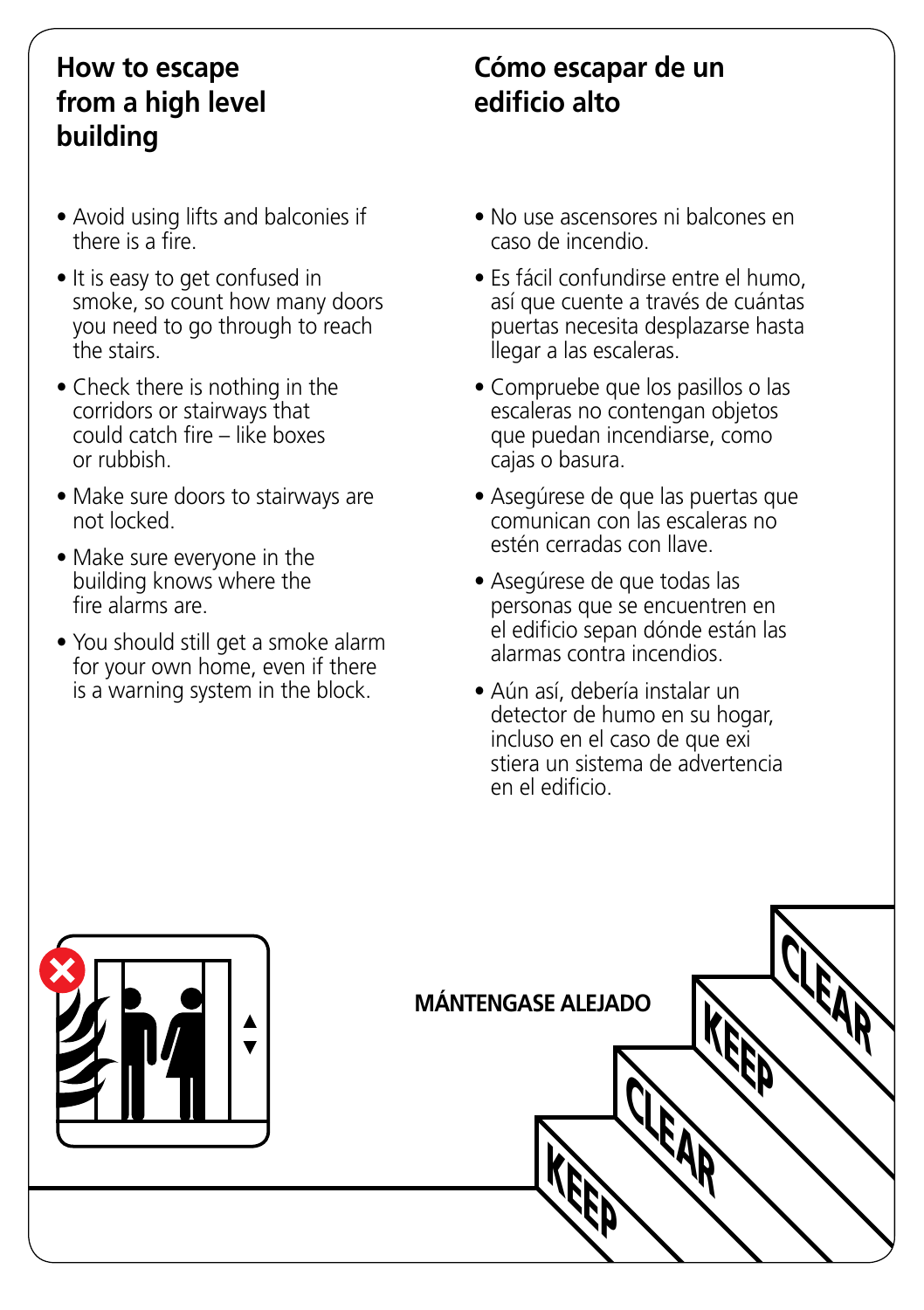# MAKE A BEDTIME CHECK

REALICE UNA COMPROBACIÓN ANTES DE IRSE A DORMIR

**You are more at risk from a fire when asleep. So it's a good idea to check your home before you go to bed.**

**El riesgo de incendio será siempre superior cuando esté durmiendo. Por este motivo sería una buena idea que, antes de acostarse, realizara una comprobación del estado de su hogar.**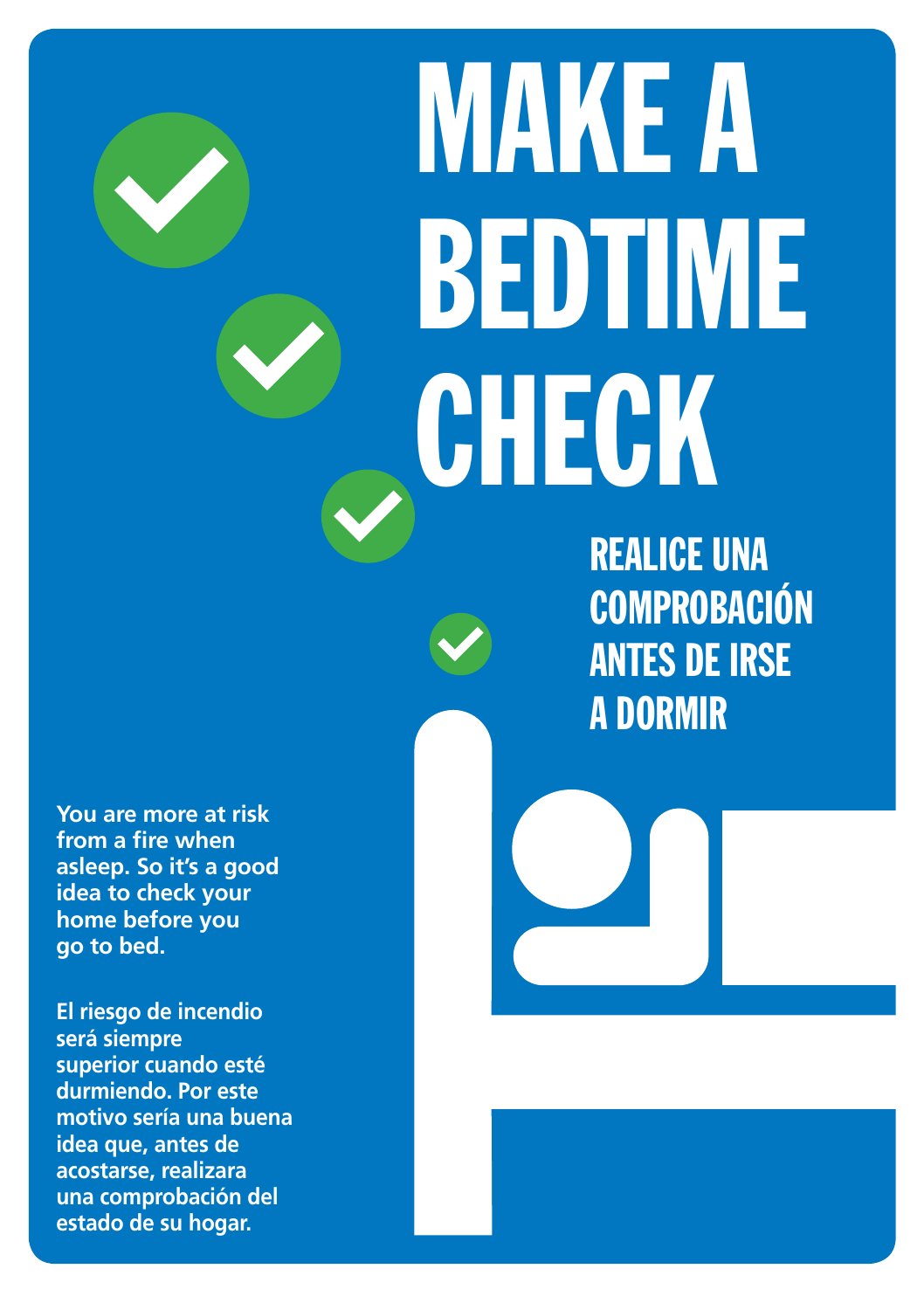# **Check list**

# **Lista de comprobación**

| Close inside doors at night<br>to stop a fire from spreading.<br>Turn off and unplug electrical<br>appliances unless they are designed<br>to be left on - like your freezer.                                                                                                      | Cierre las puertas del interior<br>de la vivienda durante la<br>noche para evitar que el<br>fuego pueda extenderse.<br>Apague y desconecte los                                                                                                                                                                                                                                                                 |  |
|-----------------------------------------------------------------------------------------------------------------------------------------------------------------------------------------------------------------------------------------------------------------------------------|----------------------------------------------------------------------------------------------------------------------------------------------------------------------------------------------------------------------------------------------------------------------------------------------------------------------------------------------------------------------------------------------------------------|--|
| Check your cooker is<br>turned off.<br>Don't leave the washing<br>machine on.<br>Turn heaters off and put<br>up fireguards.<br>Put candles and cigarettes<br>out properly.<br>Make sure exits are<br>kept clear.<br>Keep door and window<br>keys where everyone can<br>find them. | electrodomésticos, a no ser<br>que hayan sido diseñados para<br>permanecer encendidos, como<br>por ejemplo el congelador.<br>Compruebe que el hornillo<br>de la cocina esté apagado.<br>No deje la lavadora en<br>funcionamiento.<br>Apague las estufas y coloque los<br>protectores contra fuegos.<br>Apague cigarrillos y velas<br>por completo.<br>Asegúrese de que las salidas<br>no estén obstaculizadas. |  |
|                                                                                                                                                                                                                                                                                   | Guarde las llaves de puertas<br>y ventanas en un lugar al<br>alcance de todo el mundo.                                                                                                                                                                                                                                                                                                                         |  |
| <b>Top tip</b><br>Consejo<br>importante<br><b>Close inside doors at night</b><br>Cierre las puertas del interior de la vivienda                                                                                                                                                   | OFF                                                                                                                                                                                                                                                                                                                                                                                                            |  |